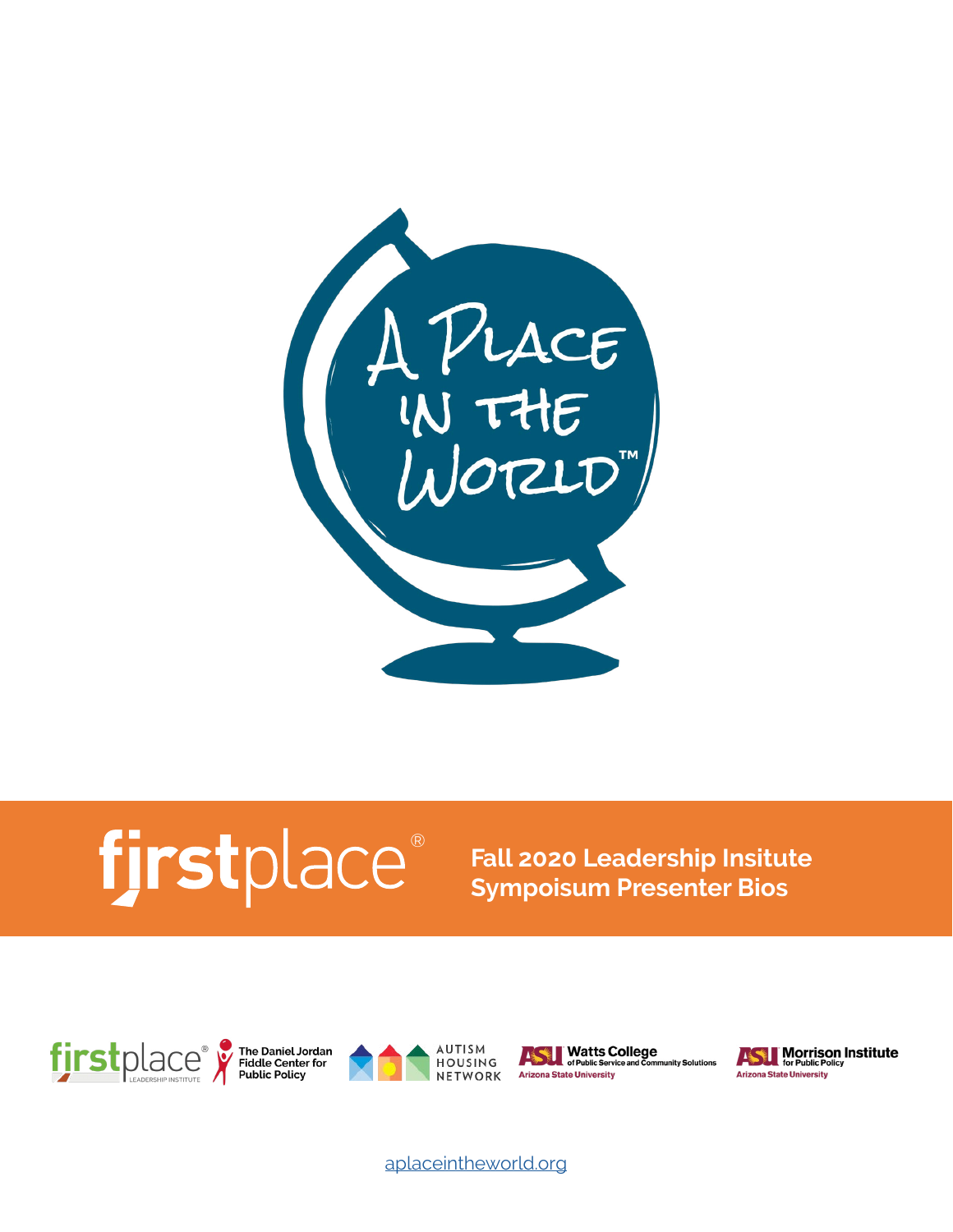

## Denise D. Resnik

#### **Founder & President/CEO, First Place® AZ**

"Housing and community options for special populations are today where the senior housing industry started 50 years ago. We still have much to do to create a marketplace of options, recognizing that, like age, diagnosis alone does not determine an individual's home needs or preferences."

Contact Denise at [denise@firstplaceaz.org](mailto:denise@firstplaceaz.org). [Learn more about Denise.](https://www.firstplaceaz.org/about/team/denise-d-resnik/)



Desiree Kameka

#### **Director, Autism Housing Network**

"For millions of adults with autism, 'the next empty bed' should not be the only option. By bridging innovation across different industries, we can create an array of neuro-inclusive housing opportunities that benefit everyone in communities across the country."

Contact Desiree at<dkameka@madisonhouseautism.org> [Learn more about Desiree.](https://www.madisonhouseautism.org/board-staff-and-advisors/desiree-kameka/)



### Amy Pawlowski

#### **Executive Director, Complex Care, UnitedHealthcare Community Plan**

"Helping individuals with a range of different abilities live the healthiest, happiest, most integrated lives possible drives me every day. I'm excited to be a part of advancing the healthcare delivery system to work better for everyone."

Contact Amy at [amy\\_chriswell@uhc.com](amy_chriswell@uhc.com) [Learn more about Amy.](https://www.firstplaceaz.org/about/team/amy-pawlowski/)

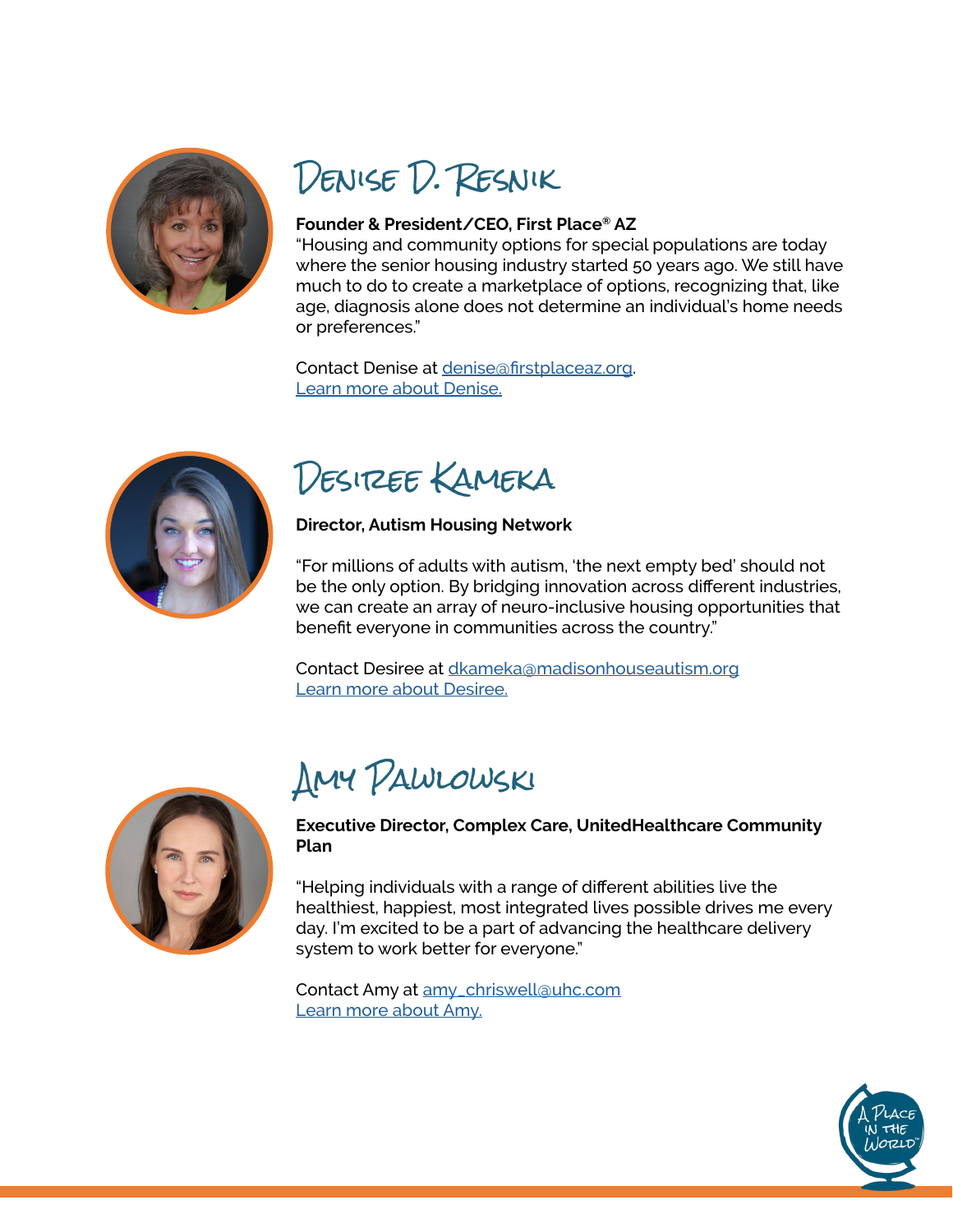

### Juan Salgado

#### **Chief Executive Officer, Phoenix IDA/Phoenix Community Development & Investment Corporation**

"Building communities that provide housing for all members of our diverse population is part of our mission. We are pleased to provide support for such a groundbreaking study and look forward to its results."

Contact Juan at<jsalgado@phoenixida.com> [Learn more about Juan.](https://www.firstplaceaz.org/about/team/juan-salgado)



# Andrea Whitsett, MA

#### **Director, ASU Morrison Institute for Public Policy**

"We want 'A Place in the World' to inform the decision-making happening in the community and at the same time inspire future scholars who select this type of research for their career paths."

Contact Andrea at <andrea.whitsett@asu.edu> [Learn more about Andrea.](https://morrisoninstitute.asu.edu/content/andrea-whitsett-0")



### Chrissie Bausch, PhD

#### **Research Analyst, ASU Morrison Institute for Public Policy**

"As with any complex issue, valid, nuanced data is needed to effectively respond to the housing demand of adults with neurodiversities—and there is still so much to learn."

Contact Chrissie at [jcbausch@asu.edu](mailto:jcbausch@asu.edu). [Learn more about Chrissie.](https://morrisoninstitute.asu.edu/content/chrissie-bausch)